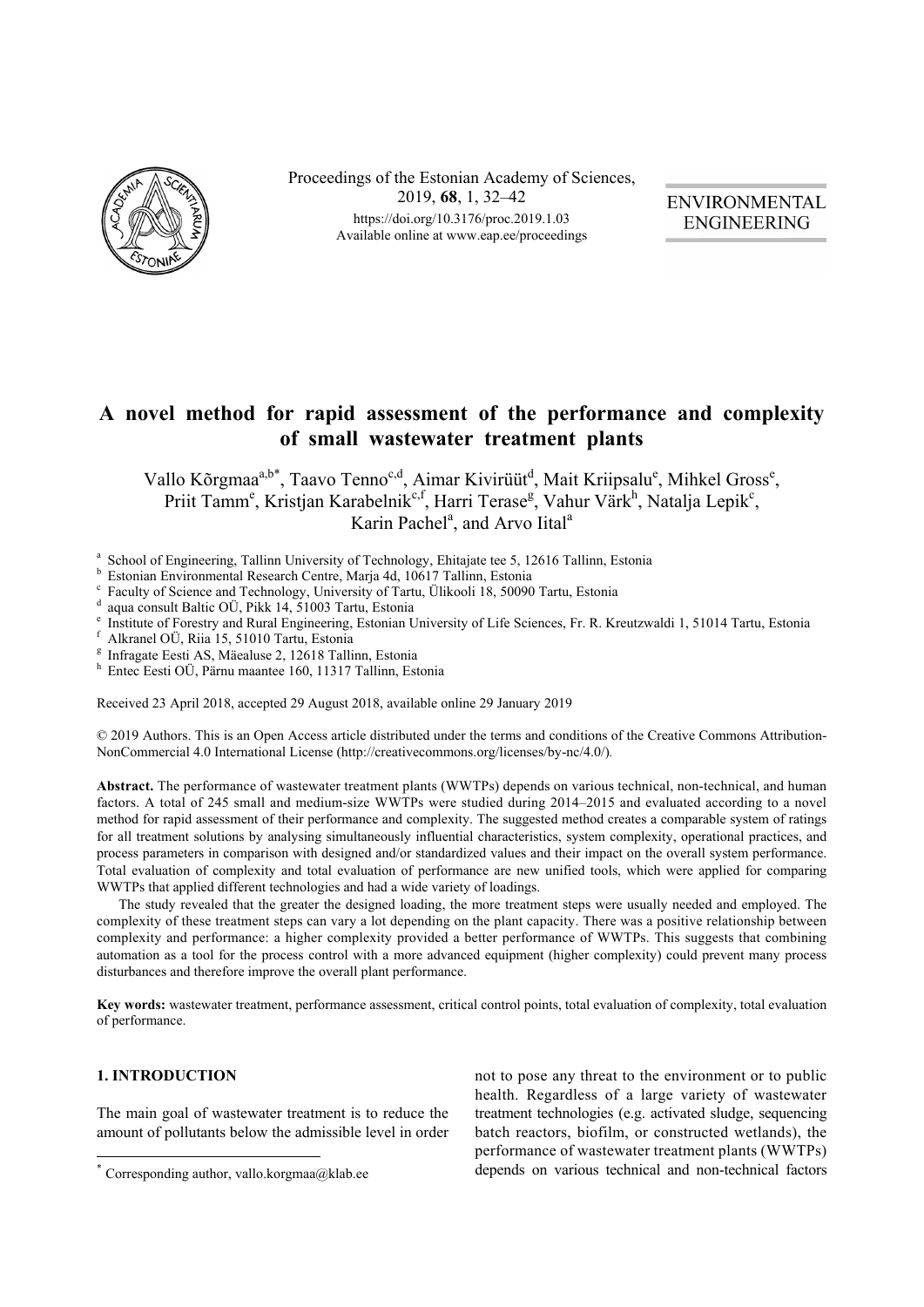such as characteristics of influent wastewater and how well the designed treatment process is in agreement with them, operational and management practices, reliability of equipment, and flexibility of the process (Hegg et al., 1979; Olsson, 2012; Hao et al., 2013). It is extremely difficult to compare fundamentally different treatment systems such as the biofilm process for 150 personal equivalents (PE) and a sequencing batch reactor for 10 000 PE. The former process relies on attached microorganisms, but the latter operates with free-swimming bacteria known as activated sludge. One is small and moderately automated, but the other is much larger and well automated. As a consequence, the two processes are designed on different bases. For example, substrate availability in biofilm processes can be considered to be diffusion-dependent, whereas floc diffusion limitation in activated sludge is not relevant. Still, both of these solutions contain similar design elements like pretreatment (e.g. sieves), biological treatment, sedimentation, and sludge handling. The function of sieves is to remove particles and objects from the flow of wastewater (ISO, 2014). The performance of the sieve depends on the quantity and quality of the influent, yet the configuration of sieving equipment may vary from hand-operated to multi-step and fully automated. Sedimentation is a process of settling and deposition, under the influence of gravity, of suspended matter carried by water or wastewater physical process that relies on gravity to remove suspended solids from water (ISO, 2014). Regardless of whether it is performed in the same tank of sequencing batch reactors or in a separate tank, the principle of the process is the same. Therefore, the evaluation of the overall efficiency of a WWTP constitutes a multi-objective decision chain (Hao et al., 2013).

It has been argued that implementation of the same method for comparative evaluation of overall treatment performance of different WWTPs is not possible due to the varying nature of treatment processes used and operational conditions applied (Hao et al., 2013; Chen et al., 2015). In many cases the process parameters in a WWTP can be modelled in detail based on designed values, characteristics of the influent, or even on the basis of metabolic reactions of the specific group of microorganisms (Copp, 2002; Henze et al., 2011). However, the actual situation on the plant can differ dramatically from the modelled result due to incorrect design parameters, inevitably changing input parameters, equipment failure, or neglect of maintenance. As there are many factors that can influence the effectiveness of a WWTP (e.g. infiltration, bulking sludge, broken sensors, or air diffusers), comparative evaluation is difficult to perform.

Some evaluation models and indexes have been proposed, but the aim of these models is quite different. Many authors focus on environmental or economic benefit evaluation and the models then are adaptations of life cycle assessments (De Faria et al., 2015; Fang et al., 2016), and the selection of treatment process is based on fuzzy analytical hierarchy process method (Karimi et al., 2011) or multi-criteria analysis (Jozwiakowski et al., 2015). The more universal models like treatment performance index proposed by Chen et al. (2015) and a similar model described by Hao and co-authors (2013) focus mainly on pollutant removal efficiencies in different treatment phases. Advantages of these models are that operational conditions are included in the assessment, but the variance of factors is still limited. In the above-mentioned studies the suggested models have been applied only on a handful of very large treatment plants. No studies treating small-scale WWTPs could be found.

The aim of this study was to create a comparable system of ratings for all wastewater treatment solutions by analysing simultaneously influential characteristics, system complexity, operational practices, and process parameters in comparison with designed and/or standardized values and their impact on the overall system performance.

In total, there are 1.35 million people and 664 municipal WWTPs in Estonia (VEKA, 2016). Between 2004 and 2014 about 49 million euros was invested into small-scale (less than 2000 PE) WWTPs and 115 million euros into 41 bigger plants. The main sources of investments were the Cohesion Fund of the European Union (2004 to 2007, 53.8 million euros, and 2007 to 2013, 61.7 million euros) and national investment programmes (approximately 16 million euros through the Estonian Environmental Investment Centre) (EIC, 2016). In total 288 WWTPs were constructed or modernized by using subsidies. According to national monitoring programmes, 45% of these WWTPs were not capable of meeting environmental requirements (Allas, 2014), and according to water enterprise self-monitoring programmes about 10% of the WWTPs were not capable of meeting these requirements most of the time even after the investments (VEKA, 2016). Reasons for their poor performance remained unclear. The difference between national programmes and self-monitoring programmes could be a result of differences in the sampling time (operators themselves could choose the sampling time for selfmonitoring analyses) and the performance of the WWTP during that specific period, or caused by some other factors, e.g. sampling strategy and analytical methods, as highlighted by Prasse et al. (2015).

Prasse et al. (2015) showed that chemical and biological assessment of wastewater treatment technologies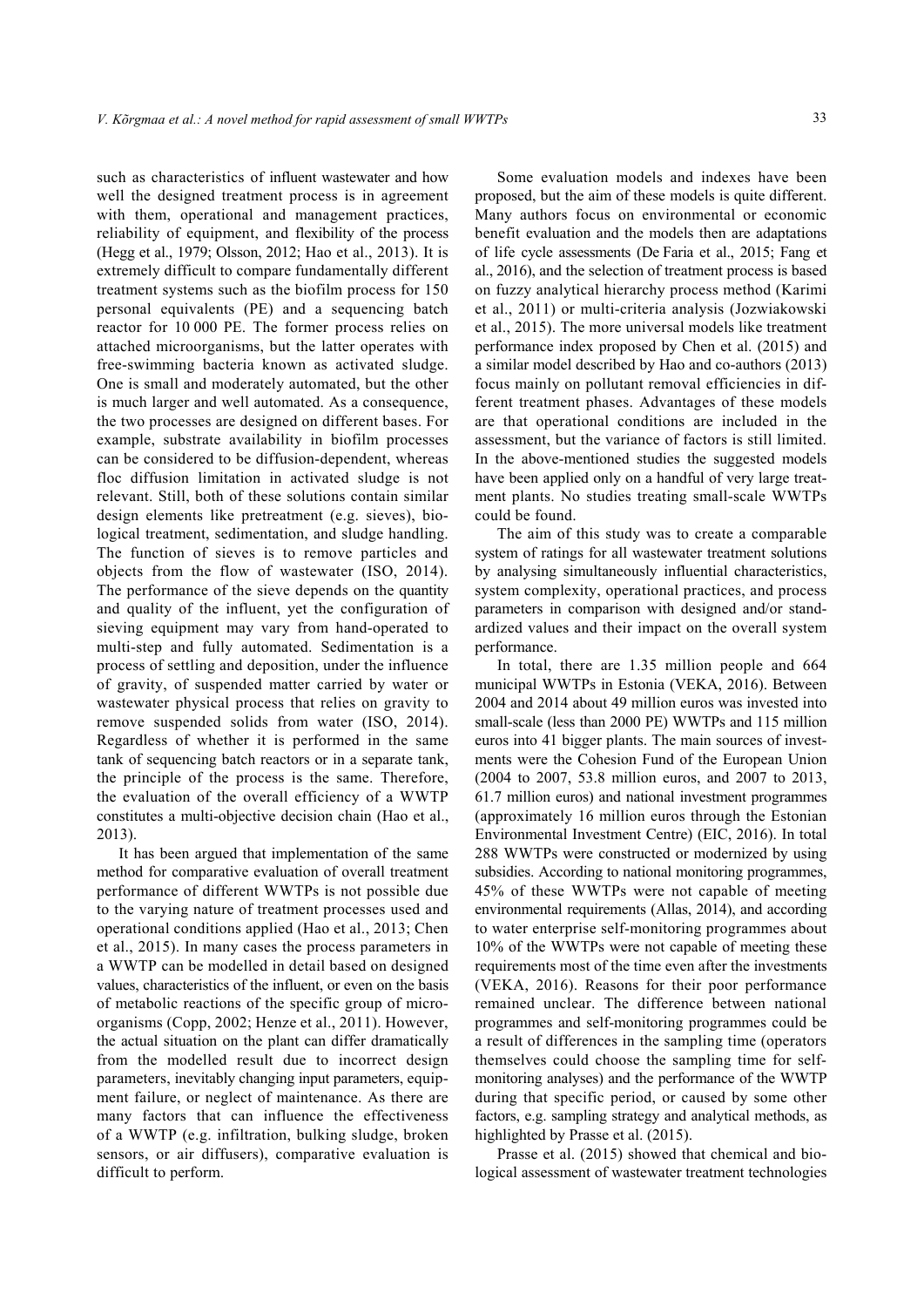are influenced by the sampling strategy and analytical methods used, and therefore they suggested flow-proportional composite sampling. However, for us the flowproportional composite sampling strategy for both influent and effluent of each WWTP was not realistic due to the funding and time limitations. Moreover, Estonian regulation on effluent quality (Vabariigi Valitsus, 2013) states that all wastewater effluents have to meet quality standards all the time. Therefore, a completely different approach to analyse the performance and effectiveness of WWTPs was chosen.

# **2. MATERIAL AND METHODS**

### **2.1. Overview of the studied facilities**

In total 245 WWTPs that had been built or modernized by using subsidies were evaluated (Fig. 1). Activated sludge process was the process most commonly used (163 conventional activated sludge treatment plants and 34 using sequencing batch reactors), followed by ecological wastewater treatment systems (incl. 13 oxidation ponds, 28 constructed wetlands for secondary treatment, and 104 maturation ponds for tertiary treatment) and biofilm reactors (21 plants). Most evaluated WWTPs are small: 109 WWTPs are designed for loadings less than 300 PE, 91 for 300–2000 PE, 26 for 2000–10 000 PE, 15 for 10 000–100 000 PE, and 4 WTTPs for more than 100 000 PE. Of all studied WWTPs 88 (24%) were prefabricated package plants and 157 WWTPs were of special design.

There were three aspects that significantly complicated assessment of the performance: (i) most of the WWTPs were very small (see Fig. 2); (ii) technical solutions for wastewater treatment were different, and (iii) no unified evaluation methodology was available.

The suggested integrated method creates a comparable system of ratings for all individual technological steps making it possible to simultaneously analyse several factors such as influent characteristics, system complexity, operational practices, and process parameters. It also simultaneously considers their impact on the overall system performance. In addition, sampling results were linked to this rating-based model.



**Fig. 1.** Location and size of the evaluated wastewater treatment plants in Estonia.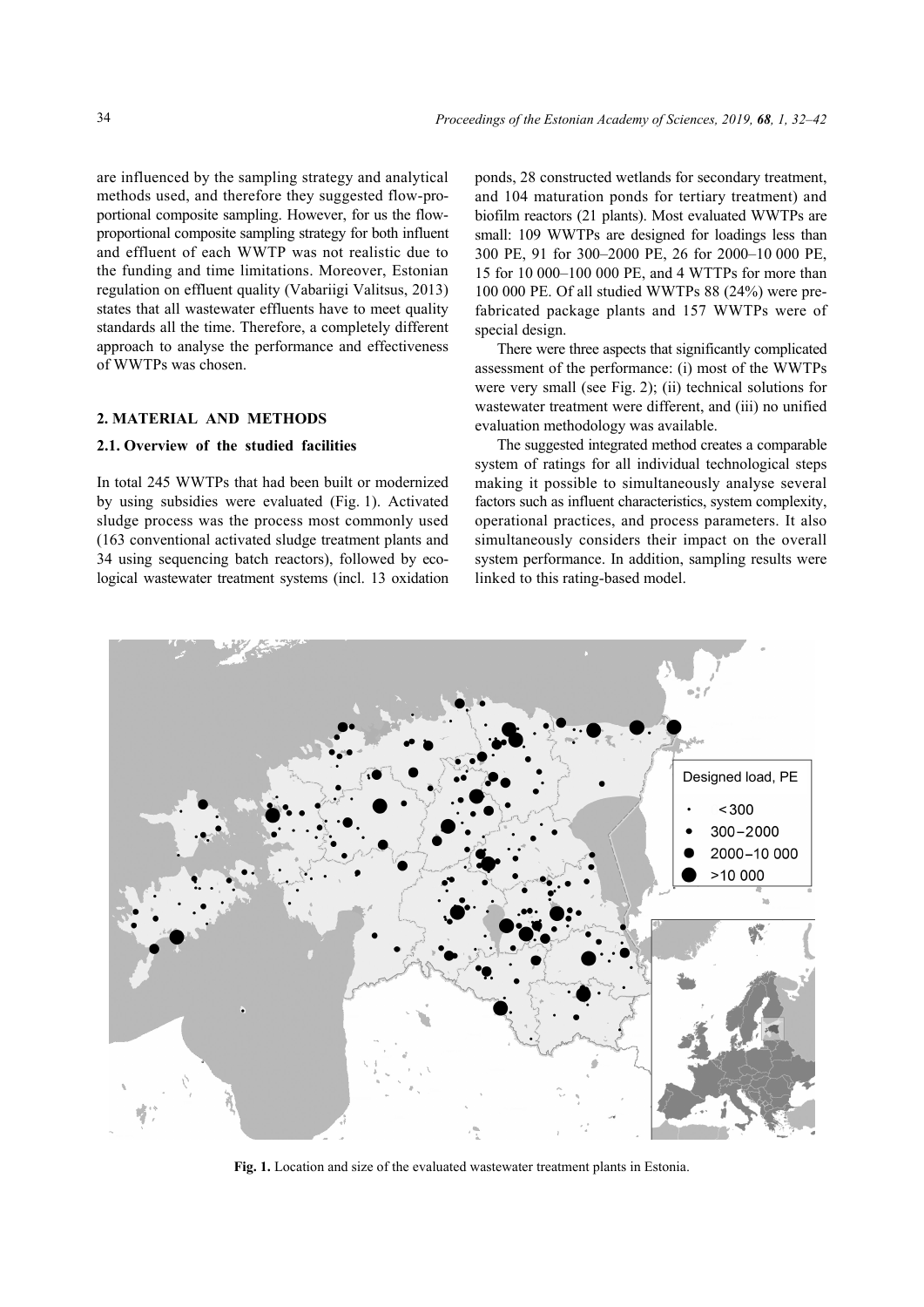

**Fig. 2.** Overview of treatment technologies in the studied facilities (<10 000 PE). Technologies applied: AS – activated sludge, BF – biofilm, CW – constructed wetlands, SBR – sequencing batch reactors, OP – oxidation ponds.

### **2.2. A novel method for evaluating performance**

The overall assessment of the treatment performance of WWTPs was based on the performance of individual treatment phases, but unlike Chen et al. (2015), the individual treatment steps had to be evaluated separately due to the great variance in technologies used and environmental objectives set for the evaluated WWTPs. To ensure comparability of individual WWTPs, the following prerequisites were set:

- The steps of treatment processes (primary, secondary, and tertiary treatment) are characteristic of all WWTPs.
- Different equipment and processes have the same function in the same treatment step (e.g. the bar screen and screw screen are both devices for removing particles from wastewater).
- All the processes and equipment having the same purpose at the same treatment step have to be comparable by setting specific critical control points (CCPs) for each treatment step.

A questionnaire was developed to assess WWTPs in situ. The questionnaire was divided into five main categories and 21 subcategories (Table 1). For each subcategory (treatment step), a minimum of four CCPs were set. Depending on the complexity of the wastewater treatment process the number of CCPs to be evaluated varied between 37 (two treatment steps − septic tank and oxidation ponds) and 170 (9 treatment steps − primarily treated wastewater was divided into two parallel treatment lines using activated sludge process or sequencing batch reactors, and the sewage sludge was stabilized on site).

To overcome the problem of assessment subjectivity, all the CCPs were formulated as multiple-choice questions with two to five alternative answers, but mainly in the form 'yes' or 'no'.

During the assessment of WWTPs the following parameters were evaluated on a scale of 10 points (Fig. 3):

- **•** General complexity describes the situation where the complexity of each individual treatment step is not taken into consideration, but the number of treatment steps in the specific WWTP is divided by all possible treatment steps described in the model. General complexity defines all treatment steps that are to be evaluated for performance and complexity.
- **Total evaluation of complexity (TEC)** describes how many different treatment steps are involved in the wastewater treatment process and how sophisticated the technology is.
- **Total evaluation of performance (TEP)** describes all the factors that can influence the wastewater treatment process (e.g. quantity and composition of the influent, difference between design values and actual conditions, functionality of equipment, operational problems).

Evaluations of performance and complexity in each treatment step were established on the basis of the evaluation of the CCPs in the same step. In this paper CCPs are defined as factors that (i) influence the performance of the treatment step (e.g. growth of filamentous micro-organisms), (ii) describe operational conditions (e.g. surface of final clarifier is kept clean, pumps are in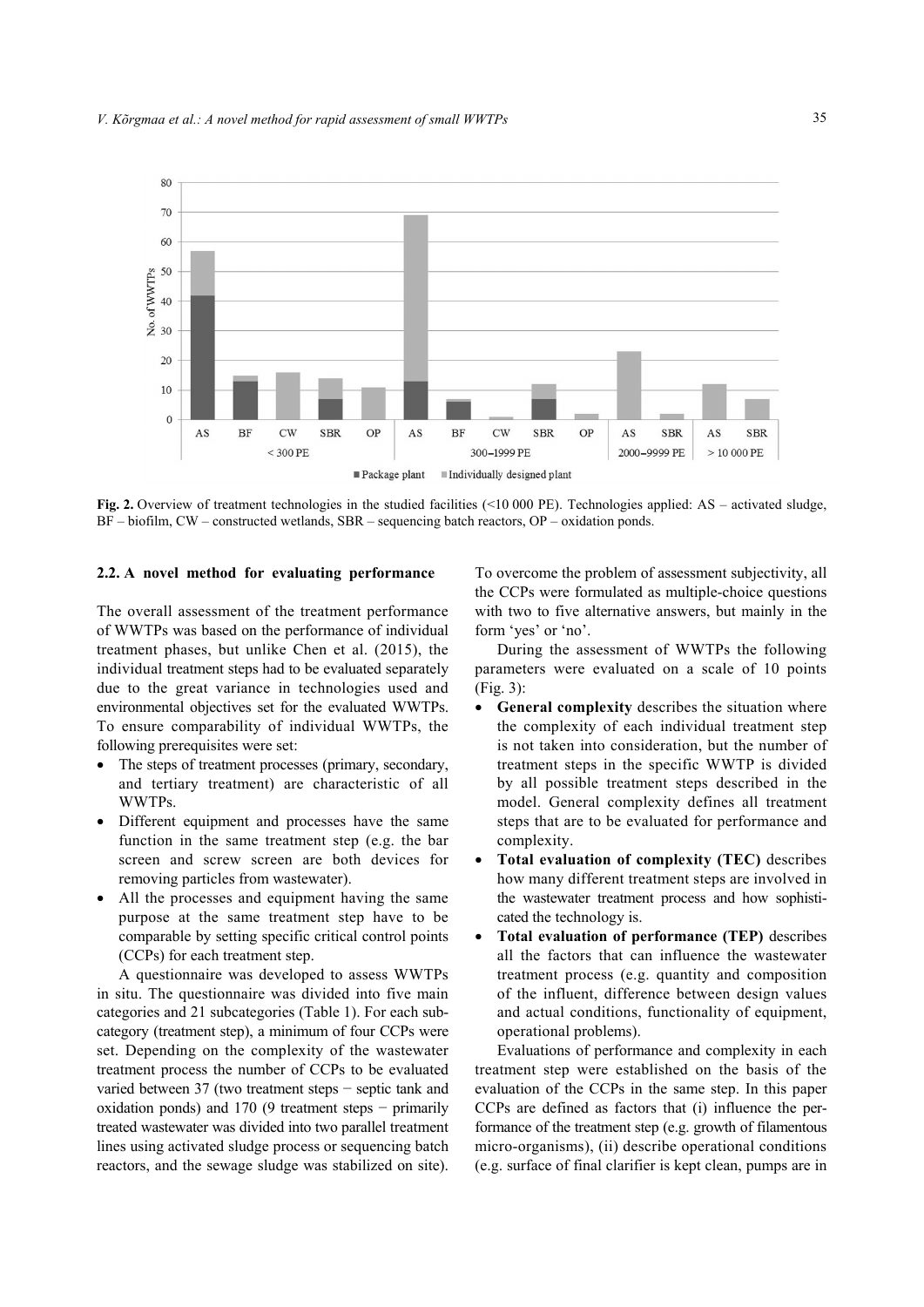| Treatment step                           | Mandatory CCPs to be<br>evaluated for all WWTPs | Selected steps<br>of individual WWTPs |
|------------------------------------------|-------------------------------------------------|---------------------------------------|
| 1. Wastewater characterization           |                                                 |                                       |
| Characteristics of the influent          | X                                               |                                       |
| Additional loading due to excess loading |                                                 | X                                     |
| Effluent quality                         | X                                               |                                       |
| 2. Primary treatment                     |                                                 |                                       |
| Screens and sieves                       |                                                 | X                                     |
| Primary clarifier                        |                                                 | X                                     |
| Grit chamber and oil trap                |                                                 | X                                     |
| Septic tank                              |                                                 | X                                     |
| 3. Secondary treatment                   |                                                 |                                       |
| Activated sludge process                 |                                                 | X                                     |
| Sequencing batch reactor                 |                                                 | X                                     |
| Constructed wetlands                     |                                                 | X                                     |
| Biological filter                        |                                                 | X                                     |
| Submerged bed reactor                    |                                                 | X                                     |
| Biological contactor                     |                                                 | X                                     |
| Final clarifier                          |                                                 | X                                     |
| 4. Tertiary treatment                    |                                                 |                                       |
| Nitrogen removal                         |                                                 | X                                     |
| Phosphorus removal                       |                                                 | X                                     |
| Effluent polishing                       |                                                 | X                                     |
| 5. Other factors                         |                                                 |                                       |
| General aspects of wastewater treatment  | X                                               |                                       |
| Automation                               |                                                 | $\mathbf X$                           |
| Sewage sludge treatment                  |                                                 | X                                     |
| Operator's competence                    | X                                               |                                       |

Table 1. Categorization of treatment steps used in assessment



Fig. 3. Flow sheet of activities and data collection in WWTPs.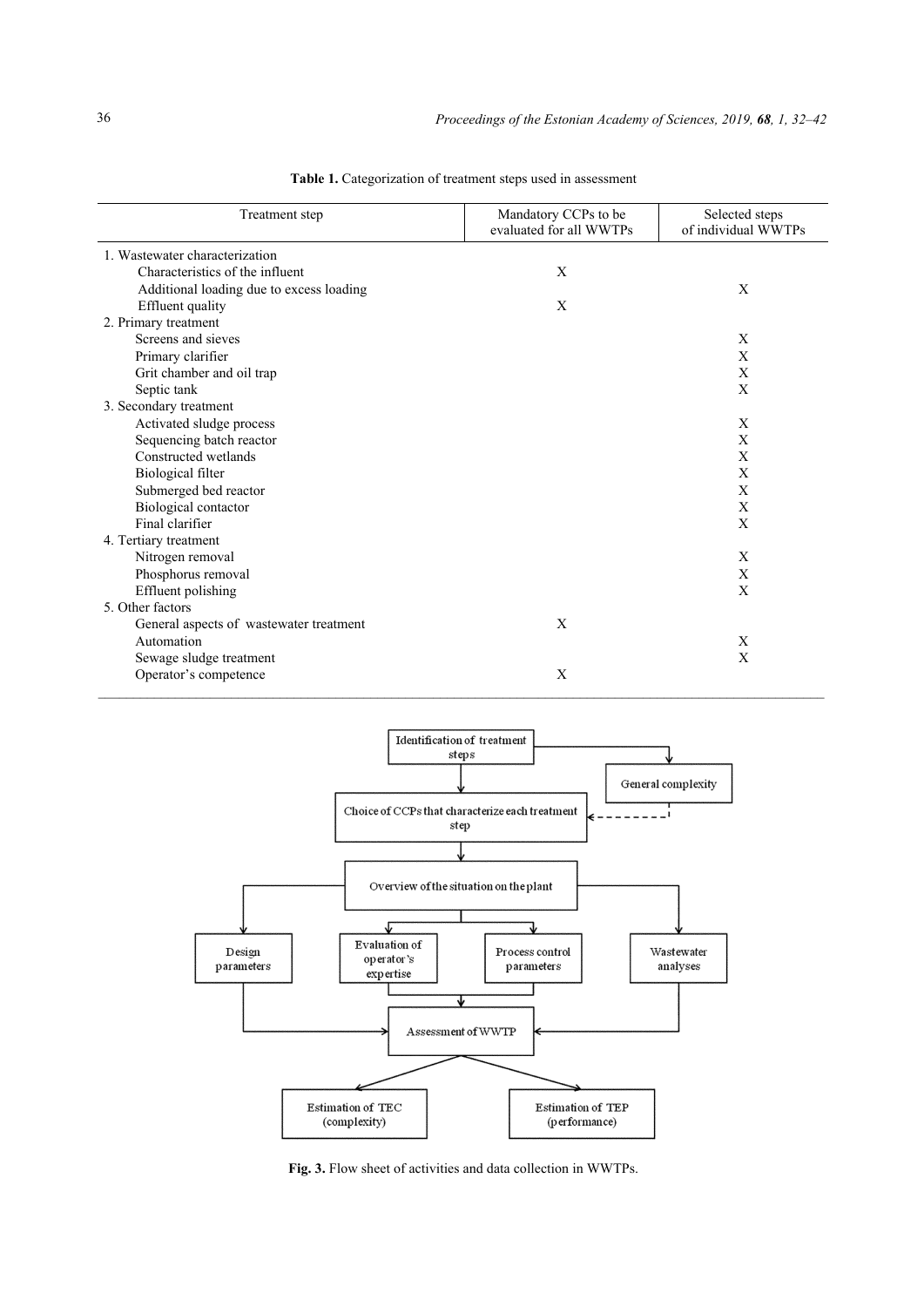working order), or (iii) describe the complexity of the treatment step (e.g. screens are pressed and washed). For each wastewater treatment step, a minimum of two CCPs were defined. All CCPs were chosen by a group of experts following suggestions in the literature (Kuusik et al., 2001; Jenkins et al., 2004; Noorvee et al., 2007; Maastik et al., 2011; Baumann et al., 2012).

The relevance and values for each CCP that described the performance or complexity of a specific treatment step  $(P_i)$  were defined empirically. The following formula was used to calculate *Pi*:

$$
P_i = \frac{\sum_{i=1}^{n} X_i \times Y_i}{\sum_{i=1}^{n} Y_i} \times 10,
$$
 (1)

where  $P_i$  is the harmonized assessment of the treatment step on the scale of 10 points,  $X_i$  is the score on the CCP (between 0 and 1), and *Yi* describes the expert opinion on the importance of the given CCP in the treatment step.

Based on each treatment step, TEP and TEC were calculated. A summary of the evaluations was formed from the weighted scores of the different stages as follows:

$$
\text{TEP} = \left[ \sum_{i=1}^{n} a_i + \frac{\sum_{i=1}^{n} \left( \frac{P_i}{10} \times b_i \right)}{\sum_{i=1}^{n} b_i} \right] \times 10, \quad (2)
$$

where TEP is harmonized performance assessment of the total treatment process on the scale of 10 points, *ai* addresses some general aspects for the overall process control, *Pi* is harmonized performance assessment of the treatment step on the scale of 10 points, and *bi* describes the expert opinion on the importance of the given treatment step in the whole wastewater treatment process.

For TEC similar calculations were made.

As assessing the impact of performance and complexity on the effluent quality can be problematic due to the varying quality requirements for the WWTPs by size, the index of effluent violations (IVE) was developed. The value of IVE was set on the 10 point scale. With the purpose of ensuring comparability of different WWTPs on the same basis, the following prerequisites were set: (i) for the effluents performing by up to 25% better than required by the discharge consent,  $IVE = 10$ ; (ii) for the effluents exceeding quality standards by more than  $300\%$ , IVE = 0.

IVE is formed as an average compliance with effluent quality standards that are regulated by the plant's discharge consent:

$$
IVE = \frac{\sum_{i=1}^{n} \left(\frac{x_i}{y_i} \times 8\right)}{n},
$$
\n(3)

where  $x_i$  is the result of effluent analysis for the component *i* (e.g.  $BOD_7$ ),  $y_i$  is the effluent quality standard for the component  $i$  (e.g. BOD<sub>7</sub>), and  $n$  is the number of components that were analysed and regulated by discharge consent.

## **2.3. Data collection, sampling, and laboratory analyses**

The selected WWTPs were visited and assessed according to a uniform method over a period of six months, between October 2014 and March 2015. A total of 541 grab samples were collected, of which 241 samples were taken from the effluent of secondary treatment units and 94 from the effluent of tertiary treatment units. For the determination of mixed liquor suspended solids (MLSS) 94 samples were collected. No effluent samples were taken from two WWTPs as there was no outflow during the plant visit. For these two WWTPs analysis results from a national monitoring programme were used. The average wastewater temperature during the sampling session was  $8.9 \pm 3.3$  °C.

The assessment was performed in the presence of a local operator. The following actions were performed (Fig. 3): (i) design parameters (e.g. flow rate, solids retention time (SRT) sludge volume index) were collected; (ii) actual situation on the plant (e.g. flow rate, SRT, sludge volume index, equipment failures) was documented (taking photos, filling in Excel sheets of the model); (iii) samples were collected from the effluent and process reactors to determine biological oxygen demand, chemical oxygen demand, total suspended solids, Kjeldahl nitrogen, and total phosphorous. The parameters pH, conductivity, dissolved oxygen, and water temperature were determined in situ. In addition to the data needed for the TEC and TEP, some additional data were collected during the plant inspection. These included the operator's knowledge about the process and evaluation of the operator's competence, the operator's contentment with each treatment step, and additional data that were not used in any assessment but were expected to be relevant in the interpretation of results.

All the wastewater grab samples were collected from the effluents of secondary and tertiary treatment processes, where available, according to ISO 5667-10 (ISO, 1992). Wastewater samples were stored and transported to the accredited laboratory according to ISO 5667-3 (ISO, 2018) and immediately analysed according to the standard methods in the laboratory.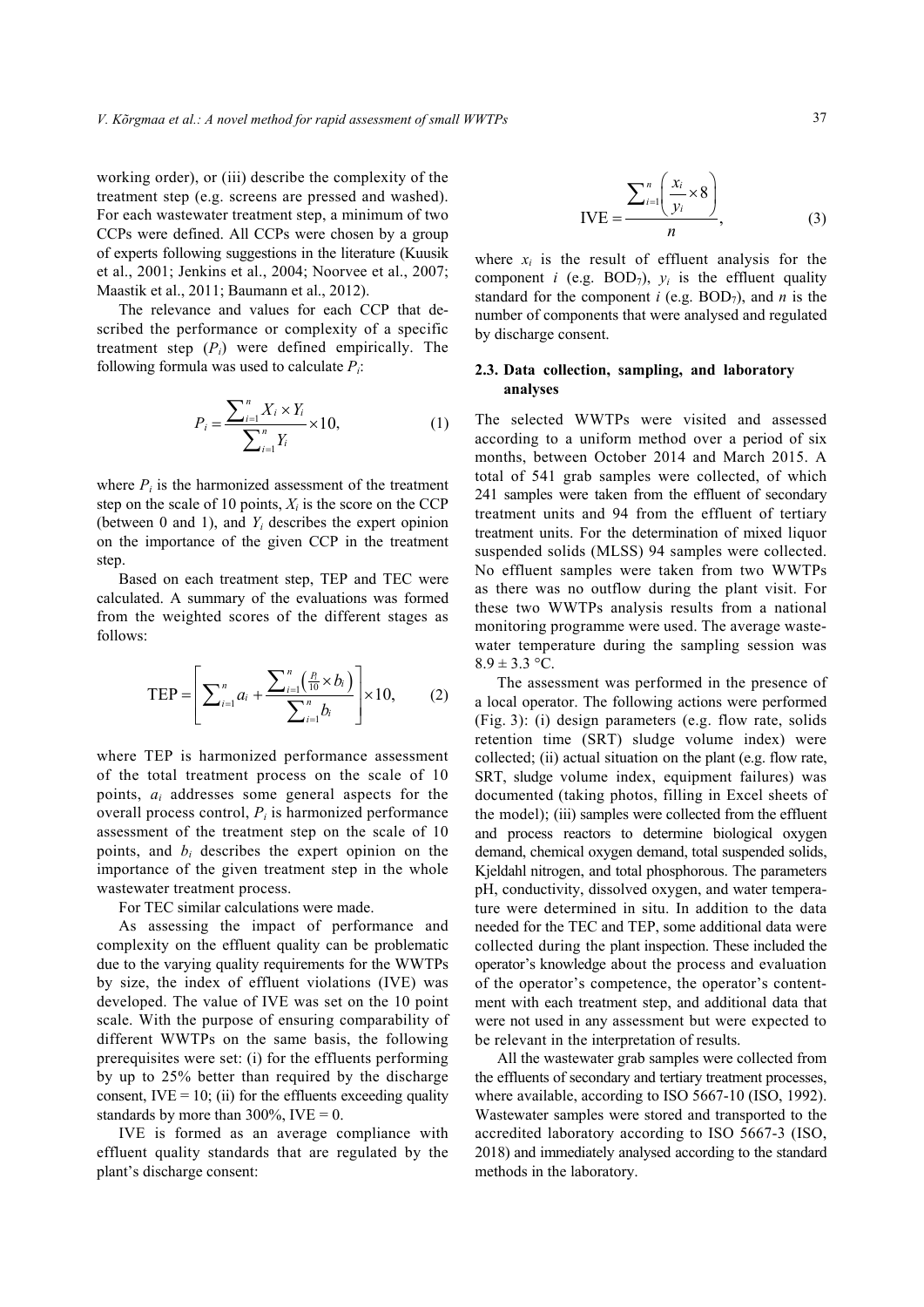#### **2.4. Statistical analyses**

For studying the relationship between the plant performance and WWTP complexity, tools of correlation and regression analyses were applied. Together with the Pearson coefficient, the Spearman correlation coefficient was also applied in those cases where the dependence between study variables was of monotonic type instead of linear. For categorical variables, analysis of variances (ANOVA) was used for comparing the population means of performance in different groups. In some cases where assumptions of ANOVA were not satisfied, the Kruskal–Wallis test was applied as an alternative. It decides whether the population distributions of the performance are identical in study groups or not. The analysis was carried out using the software R.

#### **3. RESULTS AND DISCUSSION**

## **3.1. Effluent quality**

Final effluents have to meet effluent standards. Estonian regulation on effluent quality standards (Vabariigi Valitsus, 2013) sets limit values for the disposed effluent. In treatment plants with a loading rate of less than 300 PE only constructed wetlands met consent effluent standards, whereas WWTPs with different technologies did not perform that well. As many as 70% of activated sludge, 79% of sequencing batch reactors, and only 60% of fixed film (biofilm) reactors and oxidation ponds met consent effluent standards. In the smallest settlements (WWTP 300–1999 PE), where total N and total P limit values are also set, the effect of these two parameters is easily observed. A large number of WWTPs failed in all categories: 67% of sequencing batch reactors, 57% of activated sludge plants, 50% of oxidation ponds, only 33% of biofilm reactors, and none of the constructed wetlands met the consent of the effluent standards in this study.

# **3.2. Relationship between the performance and complexity of WWTPs**

As expected, the complexity of the WWTPs increased with plant size and specific treatment steps (e.g. screens, primary clarifiers, biological nitrogen removal).

Statistical analysis revealed that all four WWTPs with designed loading exceeding 100 000 PE caused statistically significant distortion in the overall tendencies of data interpretation. Therefore, some of the following results were submitted with and some without these four WWTPs.

There was a rather good positive relationship between general complexity and design loading rate for all

WWTPs (Fig. 4a)  $(R^2 = 0.434, p-value = 1.863e^{-0.5})$ , Pearson's  $r = 0.279$ . For WWTPs with loading rates less than 100 000 PE, the relationship was more significant (*p*-value =  $1.35e^{-11}$ , Pearson's  $r = 0.432$ ) and monotonic (Spearman's  $\rho = 0.631$ , *p*-value = 2.2e<sup>-16</sup>). This suggests that the structure of the wastewater treatment process tends to become more sophisticated with the growth of the design loading rate. It can easily be explained by the increasingly stricter requirements for effluent quality as plants (design) loading rates become higher.

As it is not always financially rational or feasible to choose the most complex solution for each wastewater treatment facility, the total evaluation of complexity showed a wide variation. Similarly to general complexity, the TEC was logarithmically growing in accordance with the design loading rate (Fig. 4b), but the variance was greater  $(R^2 = 0.225, p-value = 1.023e^{-0.6}$ , Pearson's  $r = 0.317$ ). There was no great difference in Pearson's *r*  $(r = 0.339$  and *p*-value = 2.025e<sup>-07</sup>) and Spearman's *ρ*  $(\rho = 0.386, p-value = 2.249e^{-0.9})$  for WWTPs with loading rates less than 100 000 PE. This suggests that although the number of treatment steps increases with the plant size, the technical solution chosen for a certain treatment step might not be very sophisticated. For example, there were no screens in 11 out of 99 WWTPs with a design loading rate of less than 300 PE. In other WWTPs, the screening equipment was screw screens (27), step screens (26), bar screens (11), and also various other devices or solutions (24). The complexity of the screens varied between 0 and 8 points, which indicates clearly that the choice of treatment steps complexity was made in compliance with the availability of financial resources.

A statistically significant but weak relationship  $(R^2 = 0.062, p-value = 5.566e^{-4}, Pearson's r = 0.227)$ was detected between TEP and the design loading rates (Fig. 4c). There was only a weak correlation between TEP and the design loading rate for WWTPs with the loading rate less than 100 000 PE (Pearson's *r* = 0.148, *p*-value = 0.027, and Spearman's  $\rho$  = 0.144,  $p$ -value = 0.031), which could be due to the capability to react to process disturbances in these plants. Three out of four WWTPs exceeding 100 000 PE had operations and maintenance personnel available 24/7, but among smaller WWTPs there was only one where this personnel were available all the time. At most of the small plants (less than 300 PE) such personnel were available for only 2–4 hours per week (during the scheduled supervision), and their ability to react to process disturbances was highly dependent on the discovery of a malfunction.

Figure 4d shows that there was a positive and moderate correlation between TEC and TEP  $(R^2 = 0.228,$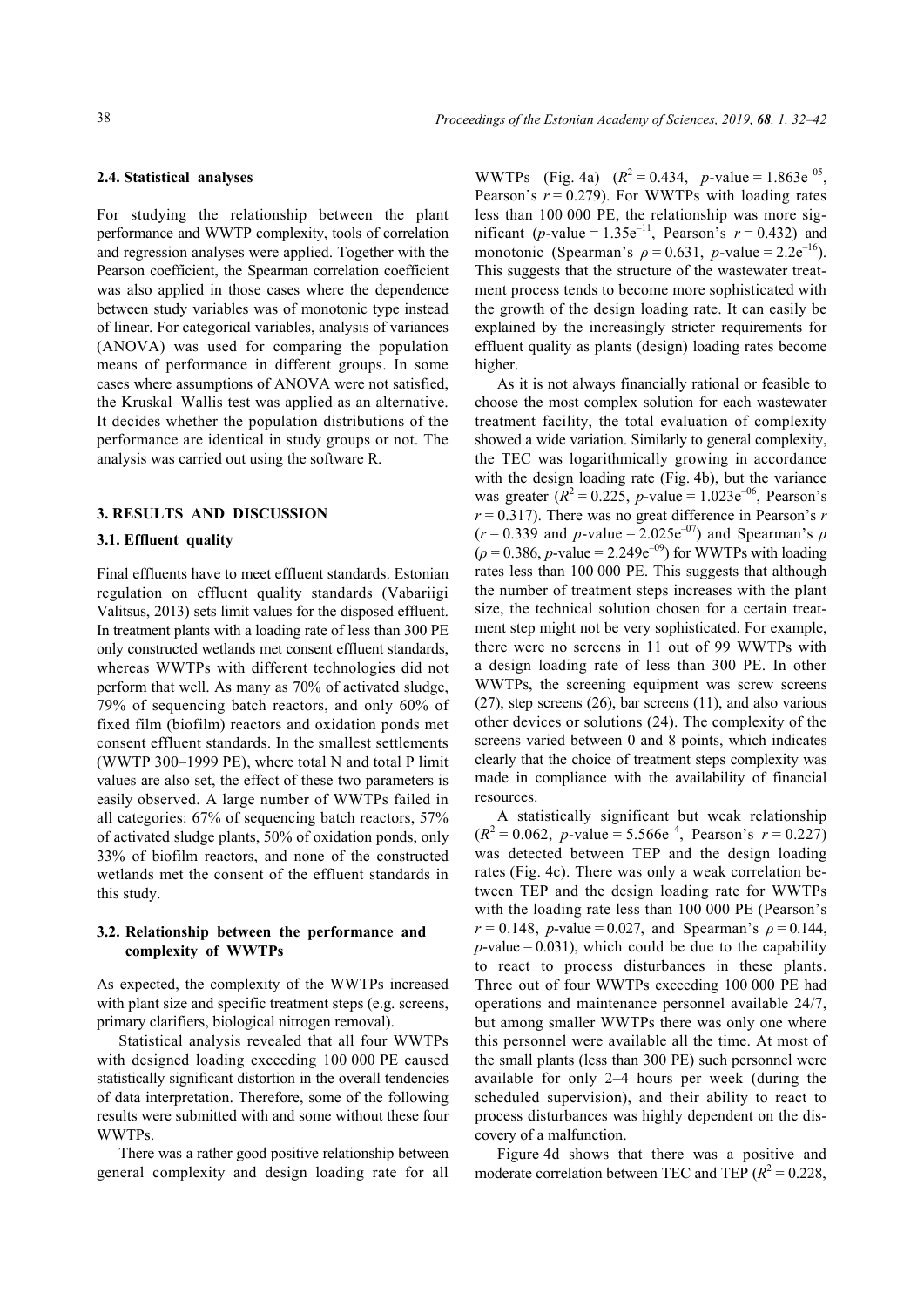

**Fig. 4.** Relationships between complexity, performance, and design loading rates.

Pearson's  $r = 0.413$ , *p*-value = 1.658e<sup>-11</sup>). This suggests that automation as a tool for the process control and equipment complexity in each treatment step could prevent many process disturbances and therefore improve the overall plant performance. For example, if the screens are not removed, either automatically or manually by an operator, clogging can happen, and as a result, the next biological process could be affected.

## **3.3. Relationship between the performance and complexity of treatment steps**

For each treatment step, Pearson's correlation *r*, Student's *t*-test, and *p*-value were found for weighted complexity and performance in the given step (Table 2). In Table 2, *r* represents Pearson's product-moment correlation, *t* represents the values of Student's *t*-distribution, *df* represents the number of WWTPs where statistical analyses could be made (e.g. not all WWTPs had screens), and *p*-value shows the significance of this relationship.

Our study did not reveal any statistically significant ( $p$ -value < 0.05) correlation between the values of complexity and performance for some treatment steps

(Table 2). This can be explained by the characteristics of the influent. In this step the performance assessment is based on the condition of the sewer system, rate of infiltration, variations in the influent flow rate due to seasonal or weather fluctuations, and the influence of industrial wastewaters. The complexity assessment in this step is based on the available loading control methods in the WWTP (e.g. use of balancing tanks or overflows, difference between actual and design loadings). Pearson's product-moment correlation between complexity and performance in this treatment step is statistically not significant (*p*-value = 0.56) and very weak ( $r = 0.037$ ) as the quality and quantity of the influent have a great impact on the following treatment steps; however, the possibilities for balancing and loading control of wastewater are not directly connected to the origin of the wastewater.

The complexity of a certain treatment step has a great impact on the performance of several treatment steps. The most significant relationships between complexity and performance were detected for automation  $(p$ -value < 2.2e<sup>-16</sup>), screens  $(p$ -value = 6.08e<sup>-12</sup>), final clarifier (*p*-value =  $1.39e^7$ ), and nitrogen removal (*p*value =  $1.33e^{-6}$ ). The performance of a treatment step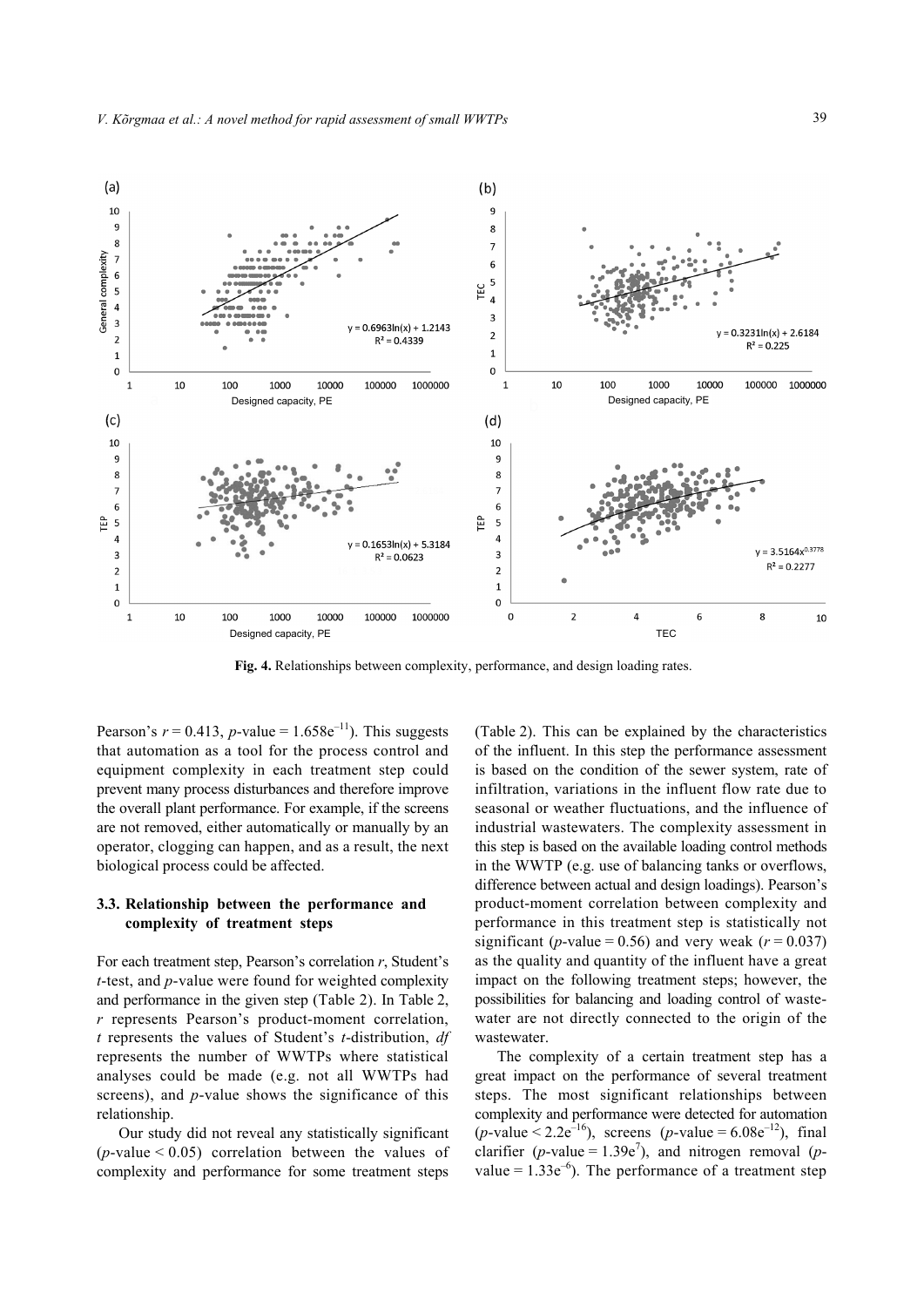| Treatment step                       |           | df             | $p$ -value     | r        |
|--------------------------------------|-----------|----------------|----------------|----------|
|                                      |           |                |                |          |
| Characteristics of the influent      | 0.582     | 243            | 0.561          | 0.037    |
| Additional loading due to exhaustion | 0.481     | 69             | 0.632          | 0.058    |
| Screens and sieves                   | 7.274     | 220            | $6.083e^{-12}$ | 0.440    |
| Primary clarifier                    | 2.270     | 55             | 0.027          | 0.293    |
| Grit chamber and oil trap            | 3.616     | 12             | 0.004          | 0.722    |
| Septic tank                          | 1.121     | 49             | 0.268          | 0.158    |
| Activated sludge process             | 3.330     | 160            | $1.263e^{-4}$  | 0.297    |
| Sequencing batch reactor             | 0.775     | 32             | 0.444          | 0.136    |
| Constructed wetlands                 | 1.898     | 26             | 0.069          | 0.349    |
| Biological filter                    | $-0.856$  | 15             | 0.406          | $-0.216$ |
| Submerged bed reactor                | NA.       | $\overline{2}$ | NA.            | NA       |
| Biological contactor                 | <b>NA</b> |                | <b>NA</b>      | NA.      |
| Nitrogen removal                     | 5.124     | 107            | $1.333e^{-06}$ | 0.444    |
| Phosphorus removal                   | 1.051     | 199            | 0.295          | 0.074    |
| Final clarifier                      | 5.496     | 171            | $1.394e^{-7}$  | 0.387    |
| Automation                           | 12.783    | 205            | $< 2.2e^{-16}$ | 0.666    |
| Effluent polishing                   | 3.424     | 142            | $8.059e^{-4}$  | 0.276    |
| Sewage sludge treatment              | 2.862     | 30             | 0.008          | 0.463    |
|                                      |           |                |                |          |

Table 2. Pearson's product-moment correlation between TEC and TEP for each treatment step

NA – not applicable.

depended most strongly on the complexity in the given step for grit and oil removal  $(r = 0.72)$  and automation  $(r = 0.67)$ . This suggests that for some treatment steps the complexity of equipment has a significant impact on their performance. For example, the risk for clogging and flooding of the screens can be reduced by using automatic removal of screens.

# **3.4. Relationship between performance and effluent quality**

Performance assessment indexes proposed by Hao et al. (2013) and Chen et al. (2015) mainly focus on the effectiveness of pollutant removal, but they do not give any information about the overall situation on the plant. While Hao et al. (2013) took the operational situation into consideration (evaluation index K9), they did not specify what the 39 items that were inspected were and what their impact on the overall plant performance was. Although TEP does not give any specific information about problematic CCPs in the plant, conducting an assessment gives an operator a good indication how to start identifying problematic treatment steps within the WWTP.

Interpreting the results of statistical analyses of CCPs and studying their impact on the effluent quality revealed that several CCPs were extremely critical for effluent quality. For example, 50% of the WWTPs where effluents did not meet quality standards had a

scum layer on the surface of the final clarifier. Analysis of the factors that influence the IVE in activated sludge plants showed that IVE was dependent on three factors: the performance of the final clarifier  $(P_{final \text{ clarifier}})$ , the CCP that describes whether the results of effluent analyses meet the quality standards (*P*effluent analyses), and the CCP that describes whether there are any sensory indicators (colour, turbidity, smell) of poor effluent quality (*P*visual-organoleptic assessment of effluent). The following model is used to estimate a WWTP's IVE:

$$
IVE = 5.00 + 0.29 Pfinal clarifier + 0.21 Peffluent analyses + 0.60 Pvisual-organoleptic assessment of effluent. (4)
$$

It has to be underlined that low ratings for *P*effluent analyses and *P*<sub>visual-organoleptic assessment of effluentt could be</sub> a direct result of a poor performance of the final clarifier. This empirical model ( $r = 0.48$ , *p*-value 2.72e<sup>-10</sup>) showed clearly that for activated sludge plants the final clarifier could be the weakest point as its effluent quality was directly dependent on several operational and maintenance aspects (e.g. whether the surface of the clarifier was clean or the floating scum was discharged together with the effluent, whether there were any hydraulic problems or a malfunction of activated sludge pumps that influenced the sludge volume surface loading rate). In addition, as it was shown in Table 2, Pearson's product-moment correlation between TEC and TEP was significant  $(p$ -value =  $1.39e^{-7}$ ) for the final clarifier. It can be concluded that several problems could be prevented in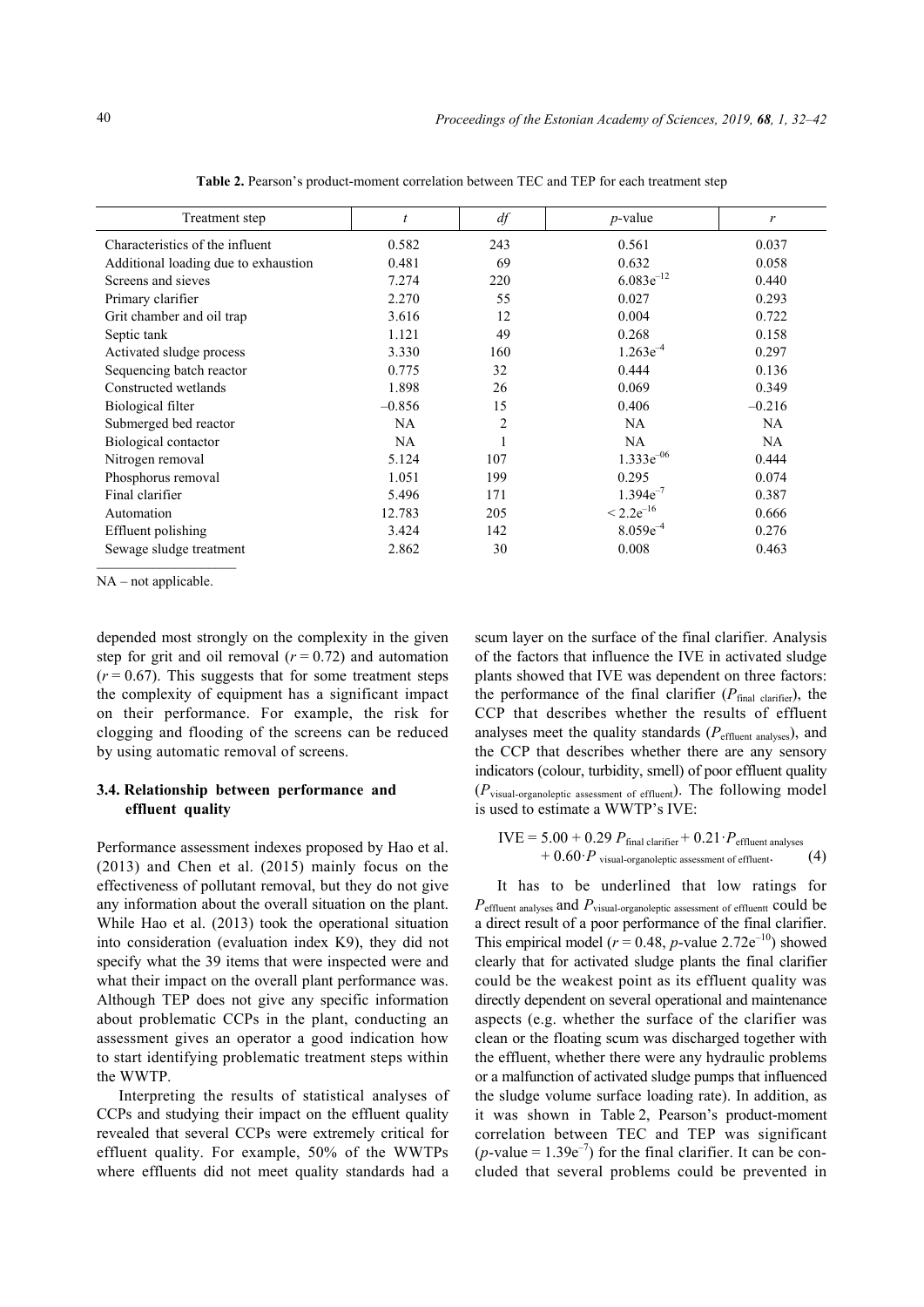the initial design phase or by using more automated facilities. For example, using balancing tanks for the reduction of fluctuations in the wastewater flow could prevent hydraulic problems in the final clarifier.

#### **4. CONCLUSIONS**

A novel method was developed to rapidly assess the performance and effectiveness of a large number of small WWTPs. The objective of the integrated assessment method was to create a comparable system of ratings for all types of wastewater treatment technologies and steps. Evaluations of performance and complexity were formed on the basis of treatment steps used in each WWTP and assessment of specific CCPs in the treatment steps.

Based on the evaluations of performance and complexity of all 245 inspected WWTPs, the following conclusions were drawn:

- The greater the design loading rate, the more treatment steps are usually needed, but the complexity of these treatment steps can vary significantly depending on plant size;
- No direct relationship was detected between the plant capacity and its performance. This suggests that operation and maintenance practices play an important role in the performance of a WWTP regardless of its size;
- There was a positive relationship between TEC and TEP: increasing complexity provided better performance of the WWTPs. This suggests that combining automation as a tool for the process control with a more advanced equipment (higher complexity) could prevent many process disturbances and therefore improve the overall plant performance (e.g. infiltration to the sewer system during the rainy period can cause bulking by lowering food to microorganisms ratios if no automatic bypasses had been built);
- In particular, the complexity of equipment of some treatment steps (e.g. screens, final clarifier) has a highly significant impact to the performance of the whole facility.

The proposed performance assessment method makes it possible to simultaneously analyse several factors such as influent characteristics, system complexity, operational practices, and process parameters, and so their impact on the overall system performance can be taken into consideration. The new standardized tools TEC and TEP make it possible to compare a wide range of WWTPs using different technologies and treating different loadings. In further analyses the impact of several factors (e.g. operator's competence, level of automation, different wastewater treatment strategies) on the performance and effluent quality of the WWTP can be modelled.

Since the development process of TEC and TEP involved data from small-scale WWTPs only in Estonia and because of the varying maintenance and operational practices, further work would be suggested to apply these indexes in other regions and climatic conditions as well as to larger-scale WWTPs. It can also be suggested that the usage of the new assessment method be introduced on a large variety of WWTPs to improve the daily maintenance and operational practices (CCPs are always checked and critical parameters for system control are calculated simultaneously) and to develop a wide-ranging database that gives scientists and designers inputs for further research.

### **ACKNOWLEDGEMENTS**

The authors wish to acknowledge the financial aid received from the Estonian Environmental Investment Centre. We would also like to thank all representatives of the Estonian Waterworks Association, designers of WWTPs, scientists, Estonian Environmental Board, and the Ministry of the Environment who gave their part in reviewing the methodology and all wastewater treatment plant operators who helped us in the process of data collection. The publication costs of this article were covered by the Estonian Academy of Sciences.

# **REFERENCES**

- Allas, A. 2014. *Heitvee- ja suublaseire 2013–2014* [*Monitoring of Effluents and Receiving Bodies in Estonia 2013-2014*]. Estonian Environmental Research Centre (in Estonian).
- Baumann, P., Krauth, Kh., Maier, W., and Roth, M. 2012. *Operational Problems in Wastewater Treatment Plants*. Vol. 3. DWA Landesverband, Stuttgart.
- Chen, Z., Zayed, T., and Qasem, A. 2015. An efficiency-centred hierarchical method to assess performance of wastewater treatment plants. *Int. J. Environ. Res.*, **9**, 1–8.
- Copp, J. B. 2002. *The COST Simulation Benchmark: Description and Simulator Manual.* Office for Official Publications of the European Community, Luxembourg.
- De Faria, A. B. B., Serandio, M., Ahmadi, A., and Tiruta-Barna, L. 2015. Evaluation of new alternatives in wastewater treatment plants based on dynamic modelling and life cycle assessment (DM-LCA). *Water Res.*, **84**, 99–111.
- [EIC] Environmental Investment Centre. 2016. http://kik.ee/en (accessed 2016-11-06).
- Fang, F., Qiao, L-L., Cao, J-S., Li, Y., Xie, W-M., Sheng, G-P., and Yu, H-Q. 2016. Quantitative evaluation of  $A^2O$  and reversed  $A<sup>2</sup>O$  processes for biological municipal waste-